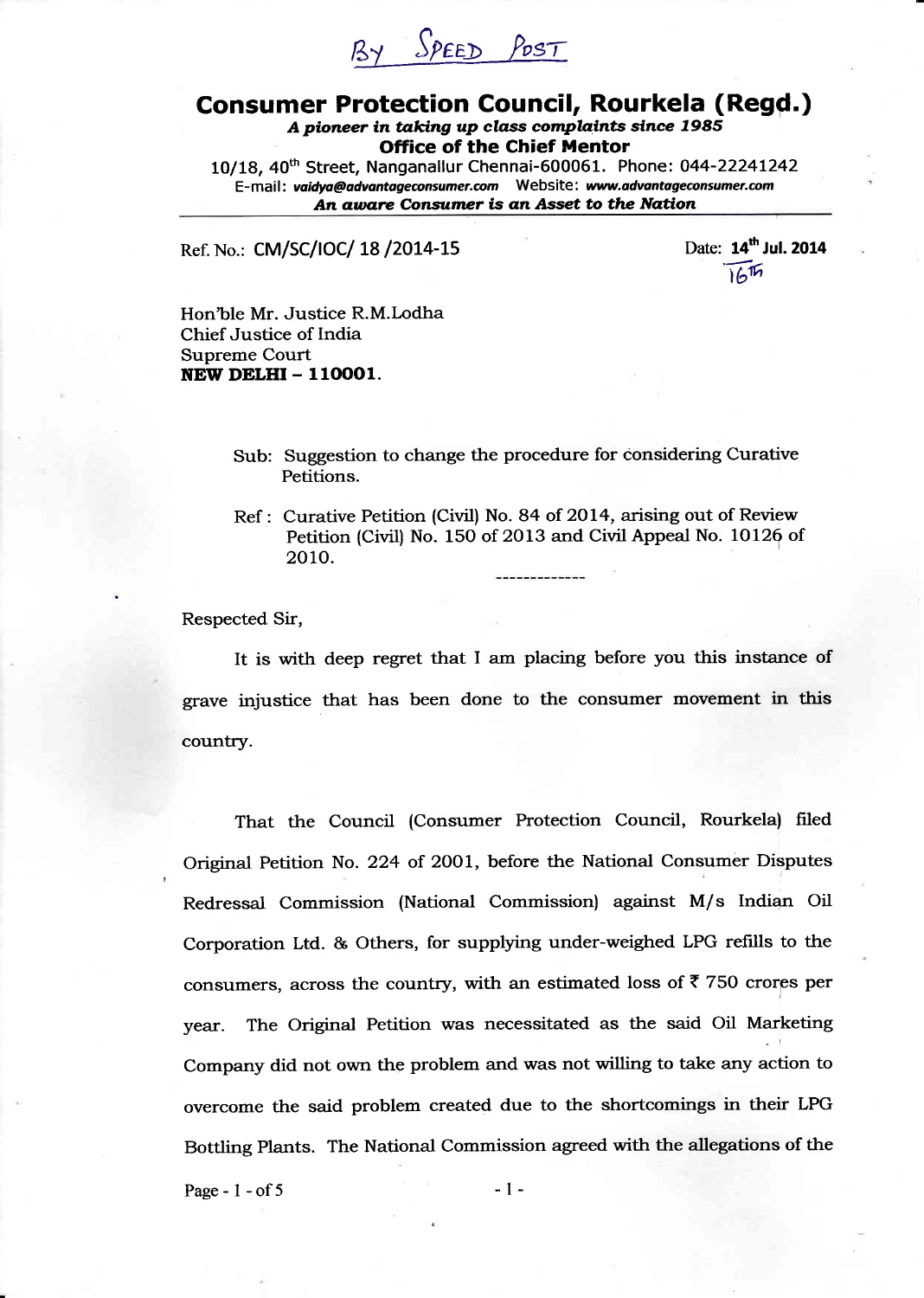Council, and directed M/s IOC to adopt pre-delivery weighing of the LPG refills, in presence of the consumers, as was prayed by the Council, as an interim measure, commencing from 1st Nov. 2OO5.

One of the Prayers made before the National Commission, Prayer (d) in the Original Petition was to award 1% of the estimated loss suffered by the consumers to the complainant Council, so that it may utilize for furthering the consumer protection activities. Further, Consumer Protection Act was amended from 15<sup>th</sup> March 2003, incorporating certain new provisions in "Sec.  $14$  - Finding of the District Forum", "Sec.  $22(2)$  -Power to Review", among others. The Council accordingly prayed for relief under the new amendments of "Sec.  $14(1)(d)$  – punitive damages", "Sec.  $14(1)$ (hb) – payment of penalty when the goods/services affect large number of consumers" and "Sec.  $14(1)(i)$  – payment of adequate cost" in Jan, 2004 itself and later in writing in April 2004, much before the first interim order was passed in Oct. 2005, relating to steps to be taken for safeguarding the consumers against delivering under-weighed LPG refills.

M/s IOC did not comply with the directives of the National Commission. This was brought to the notice of the National Commission in 2006 as well as in 2OO7. M/s IOC did accept the violations and the National Commission also took cognizance of the said violations. The National Commission finally passed its order in August 2007 without addressing Prayer (d) of the Complainant and the relief sought under Sec.  $14(1)(d)$ ,  $14(1)(hb)$  and  $14(1)(i)$ . Hence, the Council sought a review under Sec. 22(2), of its Order by the National Commission, in Sept. 2007. Though, the National Commission could have decided the matter by Page -  $2 - of 5$  -  $2 -$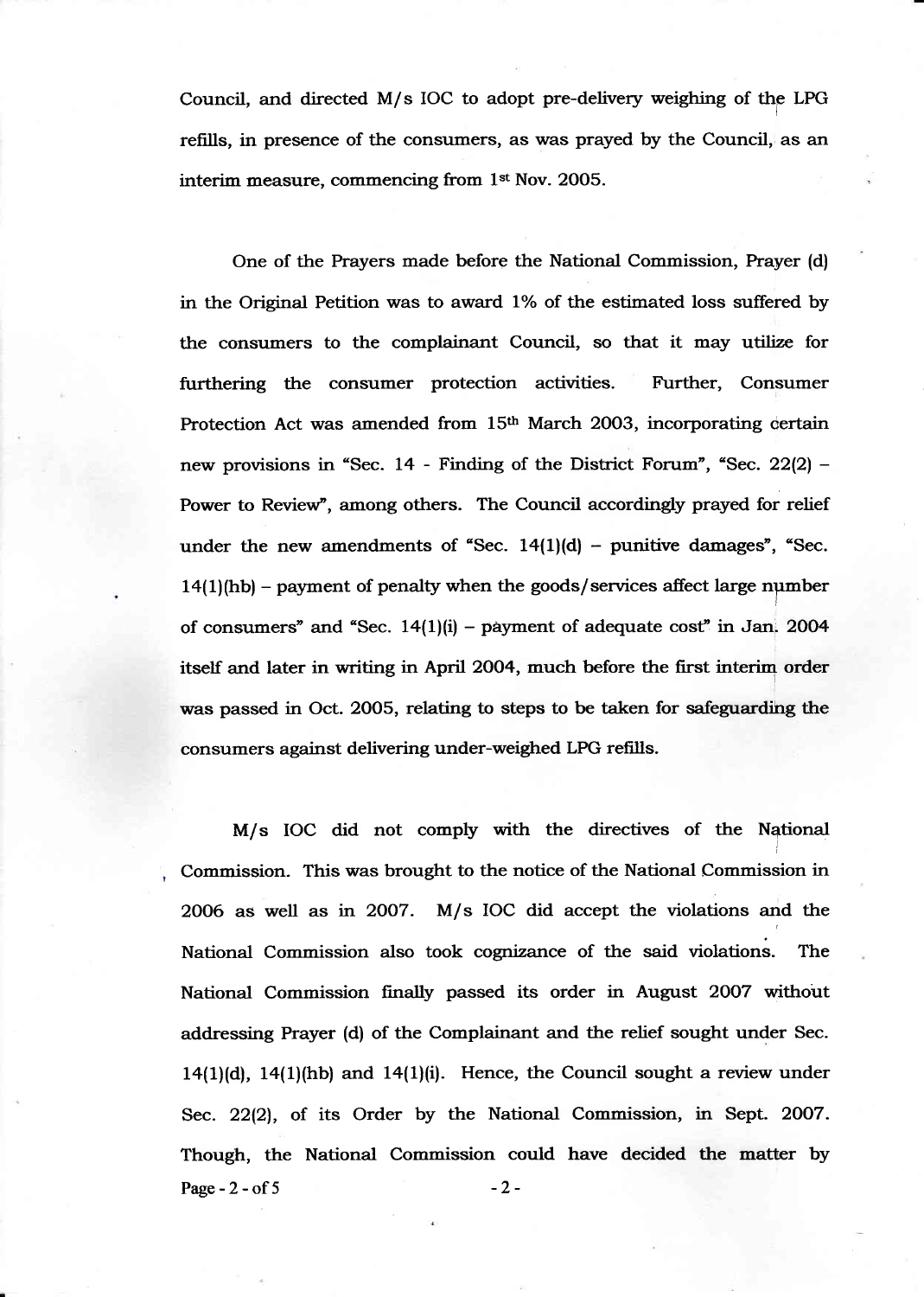circulation, it had 1O sittings, over a period of about 3 years, and finally said in its order, in July 2010 that the case cannot be re-examined as per the provisions of Sec. 22(2). But, in the said Order, the National Commission did admit that it had not addressed Prayer (d) of the Complainant Council.

Thus after a delay of 1071 days, the Civil Appeal No. 10126 was filed before the Supreme Court, against the final Order, for the non-adjudication of the relief by the National Commission. The bench which heard the matter while condoned the huge delay, termed the appeal as infructuous and dismissed it on 5<sup>th</sup> Dec. 2012.

The basic question as to why a delay of 1071 days was condoned will obviously demonstrate the glaring error in the judgment. The huge delay was condoned because the Council had sought review of the order of the National Commission for the apparent errors, including but not limited to non-invoking the provision of Sec. 14(1)(hb), etc. of the Congumer Protection Act after having concluded that a large number of consumers were affected by the under-weighed refills delivered by M/s IOC. But the judgment after having observed that the appeal is against the order of the National Commission, has failed to discuss the order in any manner. Instead, the impugned judgment discusses the compliance part of the government and the oil marketing companies, which was not the reaqon for which the appeal was preferred.

That, in addition to the Statement of the Case, Rejoinder and Supplementary Rejoinder to the Counter Affidavits were filed by the Page -  $3 - of 5$ -3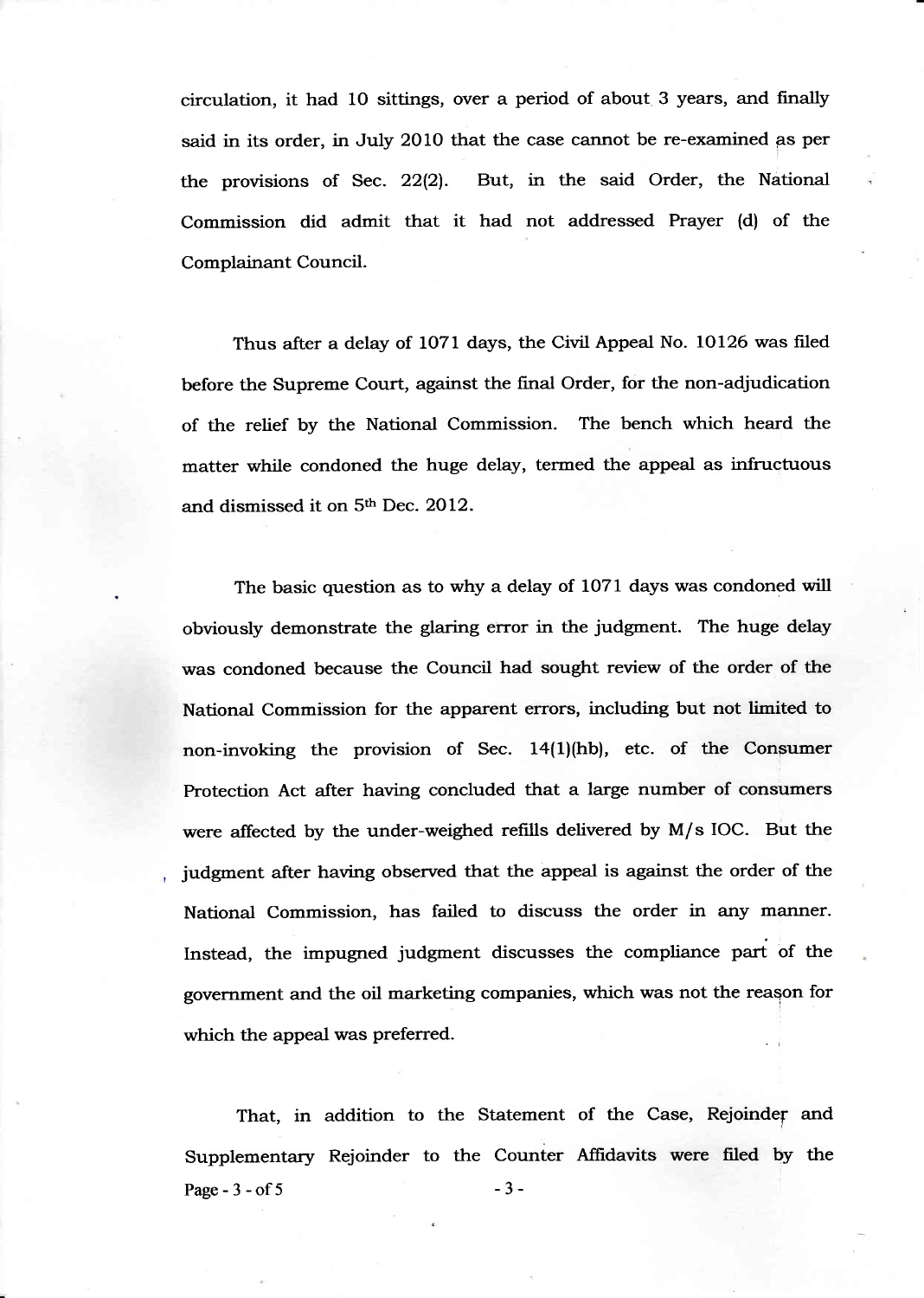Appellant, during the course of the hearing and the last one (Additional Supplementary Rejoinder) was not taken on record in spite of the Appellant pleading for allowing him to submit the same on  $5<sup>th</sup>$  Dec. 2012. In all these documents the Appellant repeatedly prayed for considering the original prayers which were not adjudicated by the National Commission.

In this background, the Judgment of this Hon'ble Court dated 5.L2.2OL2 will glaringly show its total irrelevance to the issues for which this Appellant approached this Hon'ble Court.

The Review sought on the Order, vide Review Petition (Civil) No. 15O of 2OL3, highlighting the above said glaring shortcomings was also dismissed in Feb. 2OI3.

Since we were quite confident that the gross miscarriage of justice will be rectified and the consumer movement would be able to start a new chapter in the elimination of Unfair Trade Practices, filed the curative petition (Curative Petition (Civil) No. 84 of 2OI4). The Petition was duly certified by the learned Shri M.R.Calla, ex-Justice of the Gujarat & Rajasthan High Courts, who is also a designated Sr. Advocate of the Supreme Court. The Certificate provided by him highlights the blatant errors and the miscarriage of justice and natural justice, for which the  $\mathcal{L}$ court stands for.

Quoting the Rupa Ashok Hurra case, the said Curative Petition has also been rejected.

Page -  $4 - of 5$  -4 -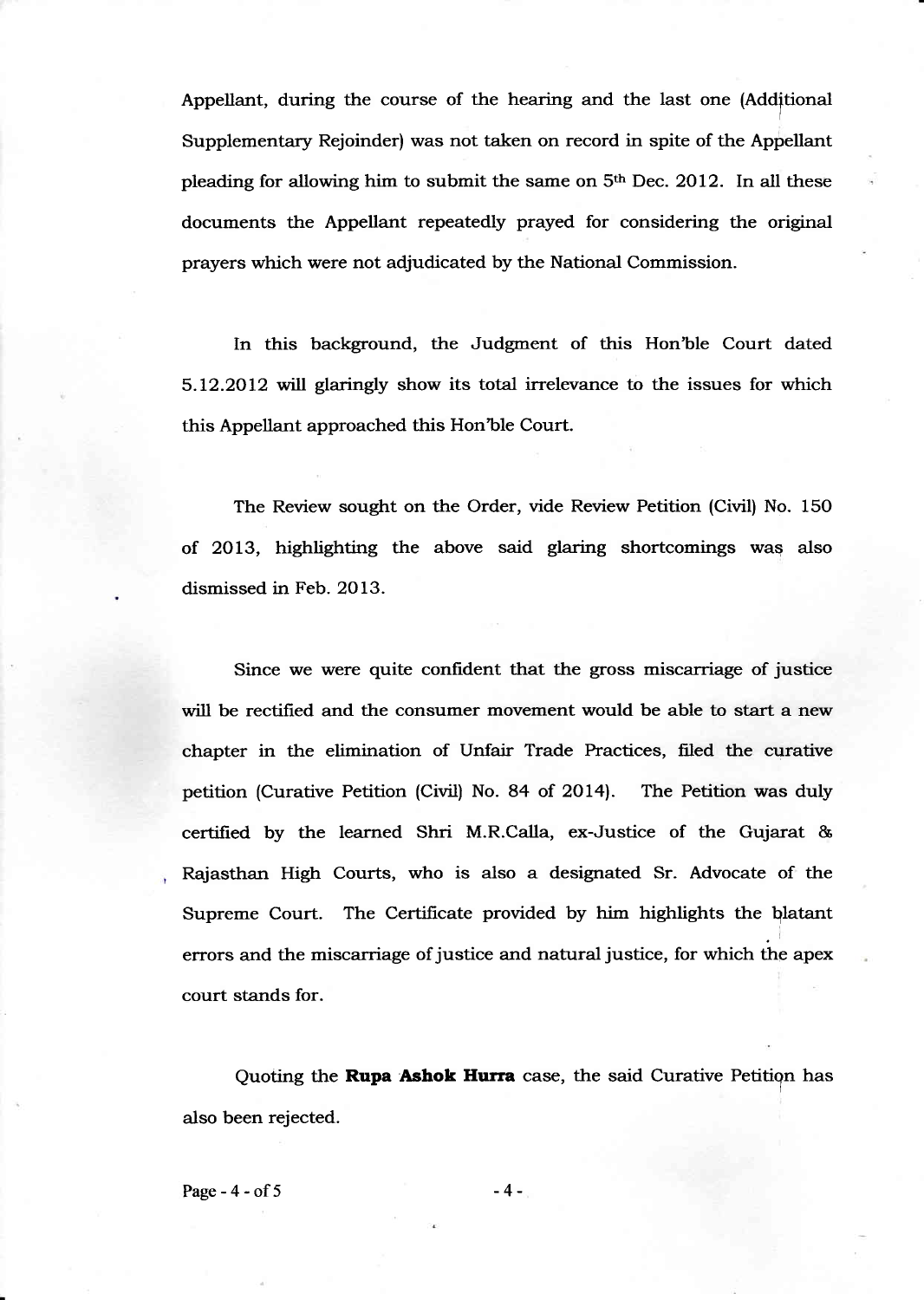After having been exposed to the consumer courts and other courts of law for well over 25 years, I have a few humble suggestions to make for your respectful consideration, to prevent national wastage of time, efforts and other resources as well as to save valuable resources of the Hon'ble Supreme Court:

#### SUGGESTION-1:

- 1. Since the guidelines provided in the **Rupa Ashok Hurra** case should decide the outcome of the Curative Petitions, as is extensively noticed in all the dismissed Curative Petitions (which account for morp than 98%), but for the LGBT Case (Sec. 377 IPC) and the like, procedure for curing major defects in the judgments can be modified.
- 2. Registry could circulate a format, having two major questions, viz., whether (a) "Hearing" in the case was conducted without due notice  $-$ YES/NO and (b) Are you alleging that Member(s) of the Bench which decided the case/passed the judgment had concealed any pecuniary or other interests related with the case - YES/NO.
- 3. Those who are aggrieved by the Order and the Review thereafter, could be asked to file the format, before the designated Registrar.
- 4. The Registrar could then decide whether the matter should be looked into by the Judiciary constituted for the purpose.
- 5. The litigant could place the proof of his allegation, before the Bench constituted for the purpose. Vexatious Petitions could be dealt by the Bench so constituted.

While the litigants will be saved of substantial wastage of resources and the Hon'ble Court will be devoid of botheration to dismiss nearly 98% of the Curative Petitions filed. Thus, the Court will be left with more precious time Page -  $5 - of 5$  -  $5 - 5$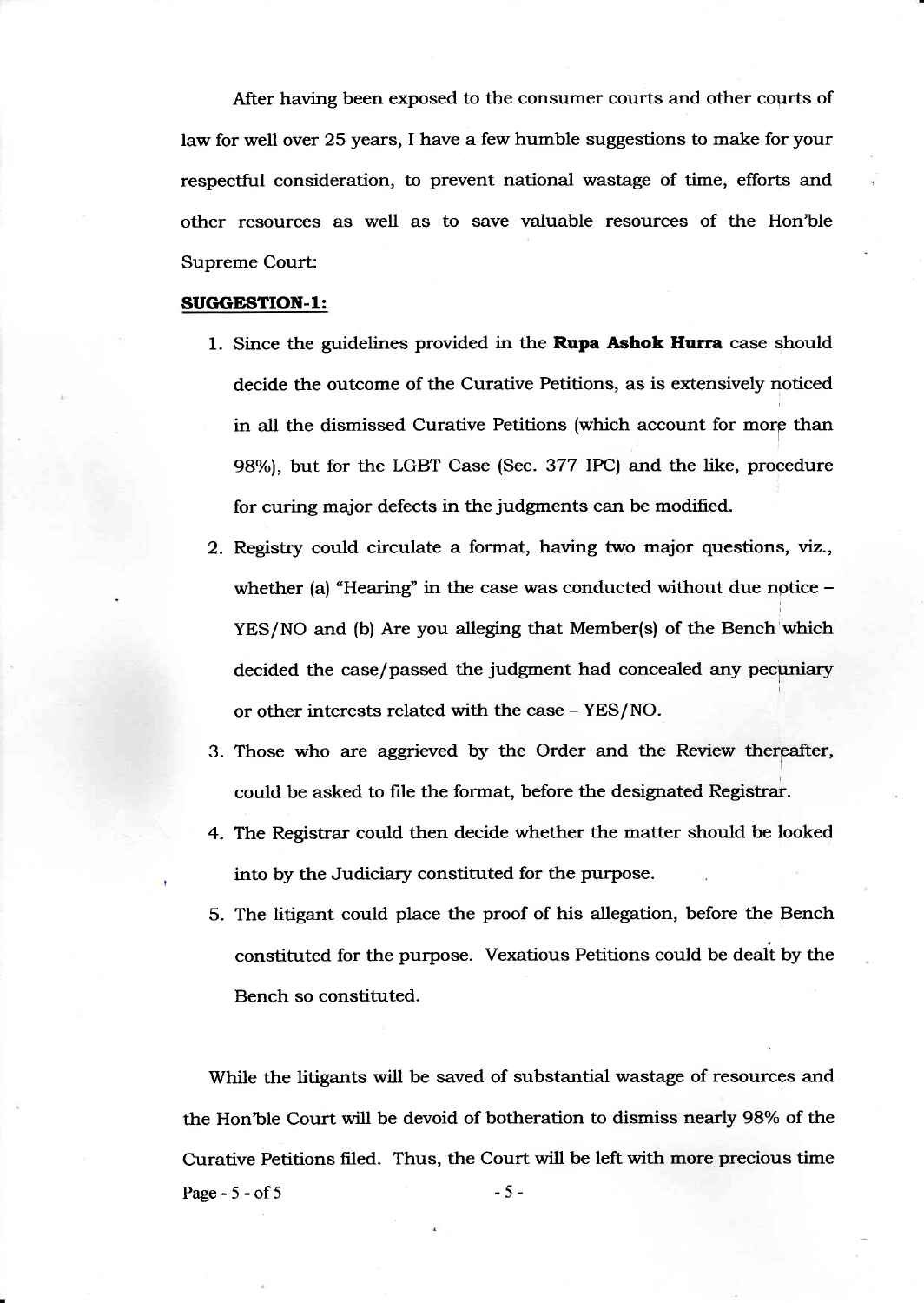to attend to other pending cases. After all, a voluntary organisation like ours hardly have any resource even to engage more than one semi-skilled staff on a part-time basis, and the only landline telephone had to be surrendered due to paucity of funds, even after nearly 29 years of service to the community.

#### SUGGESTION.2:

The Hon'ble Court may also consider allowing the system of Review Petitions only in case of the Government and Government sponsored institutions like the National Commission for Women (NCW) as invariably such Petitions are dismissed straight away, as, may be, the same Bench considers such Review Petitions. This will again minimise the Hon'ble Court's work and is likely to speed up dispensation of justice in other matters.

Let the Act and the Rules remain on paper and we will educate our people to live with that reality.

Respectfully submitted.

With regards,

Yours sincerely,

(B.VAIDYANATHA OTECTION COUNCIL, **CHIEF MENTOR** ROURKELA, NO. 10/18, 40th STREET,<br>INGANALLUR. CHENNAI-64 Encl.: Copy of Sr. Advocate, Shri M.R.Calla's Certificate.

### Copv to:

1. Hon'ble Mr. Justice H.L.Dattu Supreme Court New Delhi - 110001.

Page - 6 - of 5